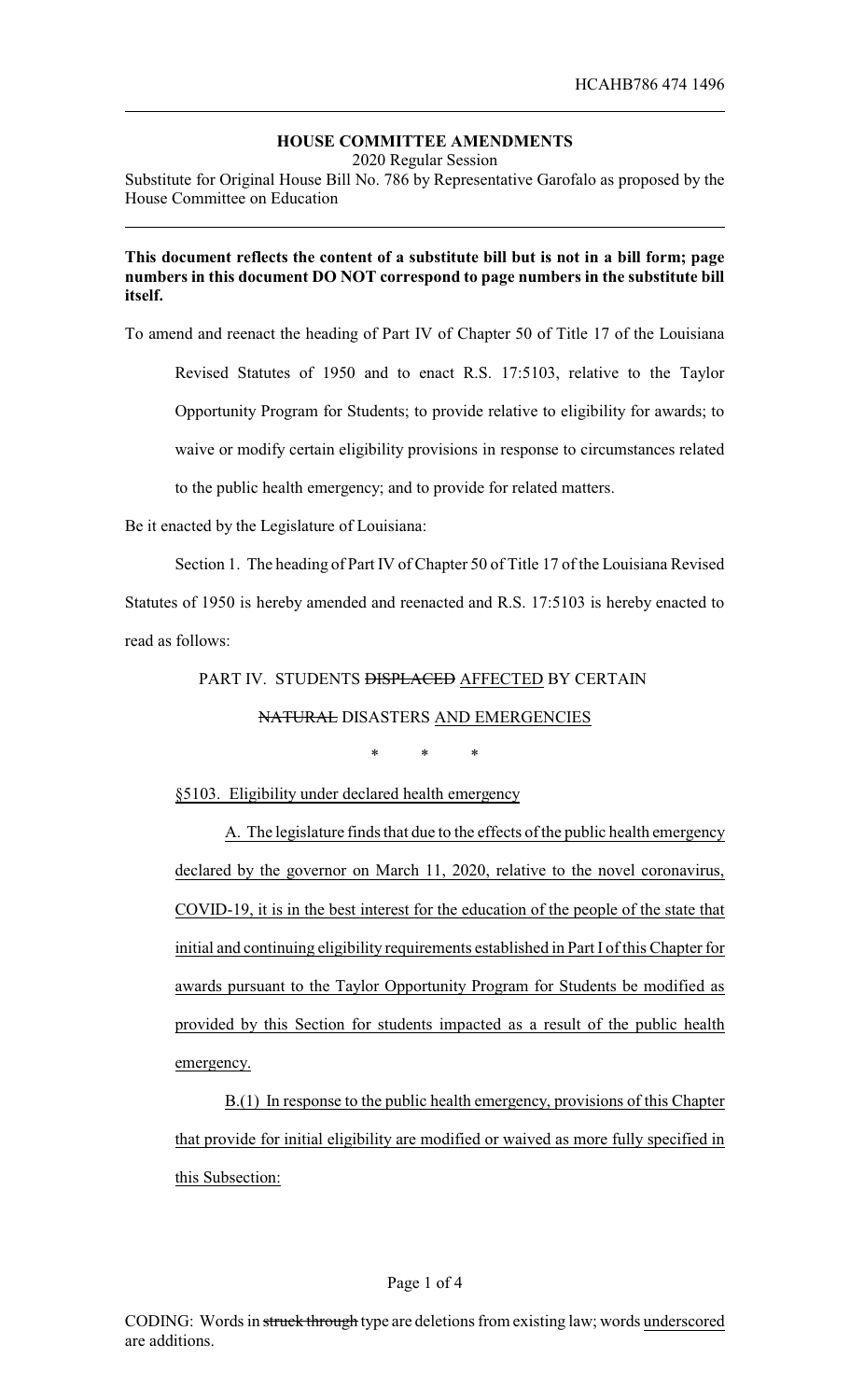(a) Notwithstanding the provisions of R.S. 17:5062, the deadline for taking the ACT or SAT for consideration for an award for the 2020-2021 academic year is September 30, 2020. The administering agency shall not reduce the time period of eligibility for the award, as set forth in R.S. 17:5002, of an applicant who qualifies for an award pursuant to authority granted by this Subparagraph.

(b) Notwithstanding the provisions of R.S. 17:5026, a student on a Jump Start graduation track shall not be required to complete any Jump Start course, experience, or credential that was waived by the student's high school for high school graduation purposes.

(c) The administering agency may waive the home study requirements of R.S. 17:5029 for a student if it determines that the student's failure to meet those requirements was, more likely than not, due solely to consequences of measures taken to limit the spread of COVID-19.

(2) The provisions of this Subsection apply only to students who meet one of the following criteria:

(a) The student was enrolled in a Louisiana public high school.

(b) The student was enrolled in a nonpublic high school in Louisiana having the approval by the State Board of Elementary and Secondary Education required by Part I of this Chapter for program eligibility purposes.

(c) The student resided in the state of Louisiana and was enrolled in a home study program approved by the State Board of Elementary and Secondary Education.

(d) The student resided out of state during the 2019- 2020 academic year but is able to meet the residency requirements to qualify for an award provided for in R.S. 17:5023.

C.(1) In response to the public health emergency, provisions of this Chapter relative to continuing eligibility are modified or waived with respect to the 2019- 2020 academic year as more fully specified in this Subsection:

(a) The provisions of R.S. 17:5041 or R.S. 17:5042 requiring that a student meet steady academic progress as defined by the administering agency are waived.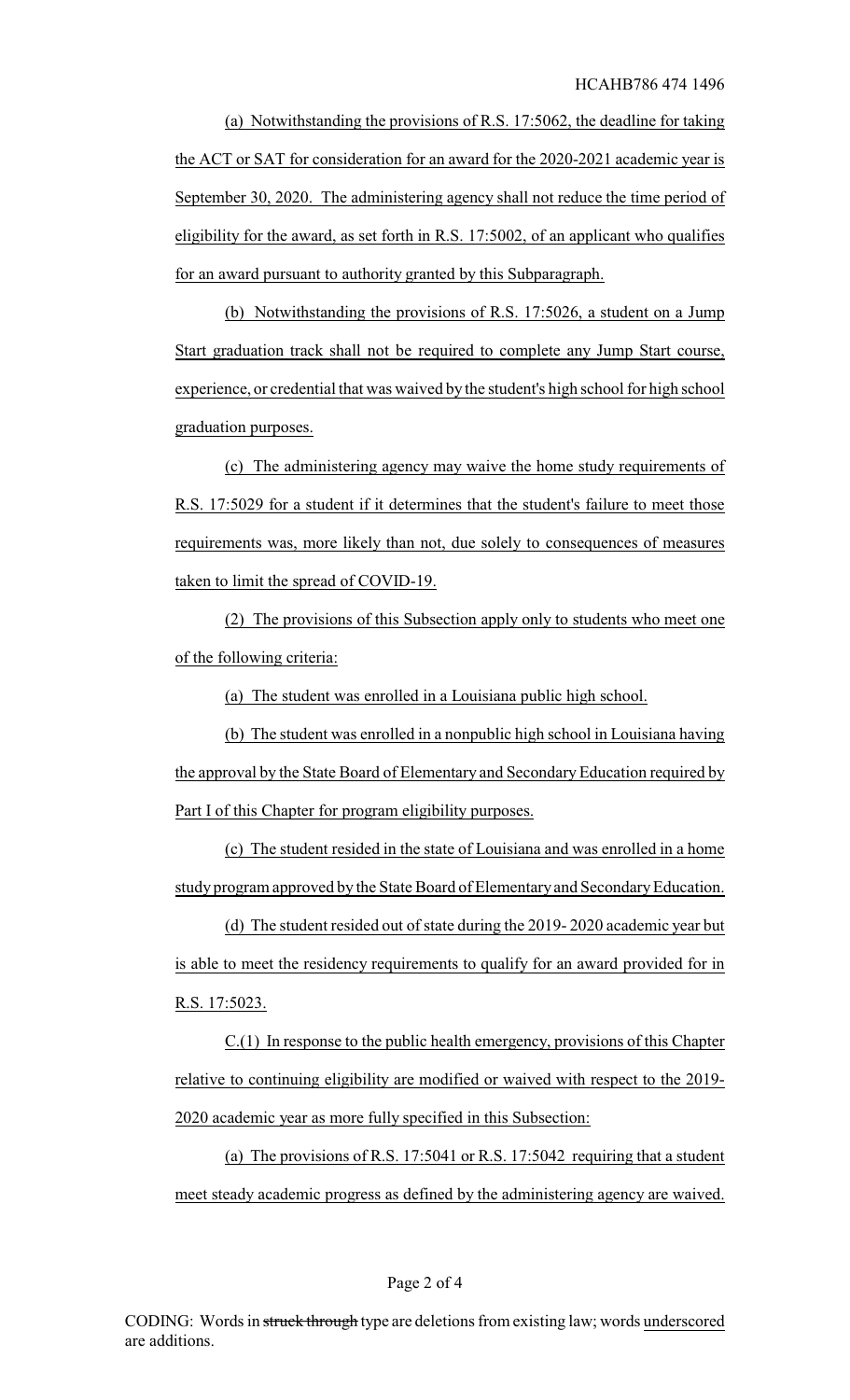(b) The provisions of R.S. 17:5041 or R.S. 17:5042 requiring that a student achieve a certain cumulative grade point average to continue eligibility for his award are waived.

(c) For a student whose program award was suspended due to a low grade point average or failure to make steady academic progress, the time periods provided in Part I of this Chapter for the student to meet such requirement before losing program eligibility shall be extended by one semester for each semester the student is unable to enroll in or complete due to measures taken to limit the spread of COVID-19.

(d) The administering agency may, by rule, waive any provision of Part I of this Chapter that imposes a program requirement or condition that a student cannot comply with or meet if the administering agency determines that a failure to comply with the requirement or meet the condition is, more likely than not, due solely to a consequence of measures taken to limit the spread of COVID-19.

(2) The provisions of this Subsection apply only to students who meet one of the following criteria:

(a) The student was enrolled full time as of the census date at an eligible college or university during the spring semester of 2020.

(b) The student was enrolled full time at an out-of-state college or university as of the census date during the spring semester of 2020.

(c) The student was scheduled to be enrolled full time at a school operating on a basis other than semesters during the spring of 2020.

D. The administering agency may adopt any rule, policy, or guideline necessary to implement the provisions of this Section and shall disseminate information regarding program changes pursuant to the provisions of this Section in the most timely manner possible.